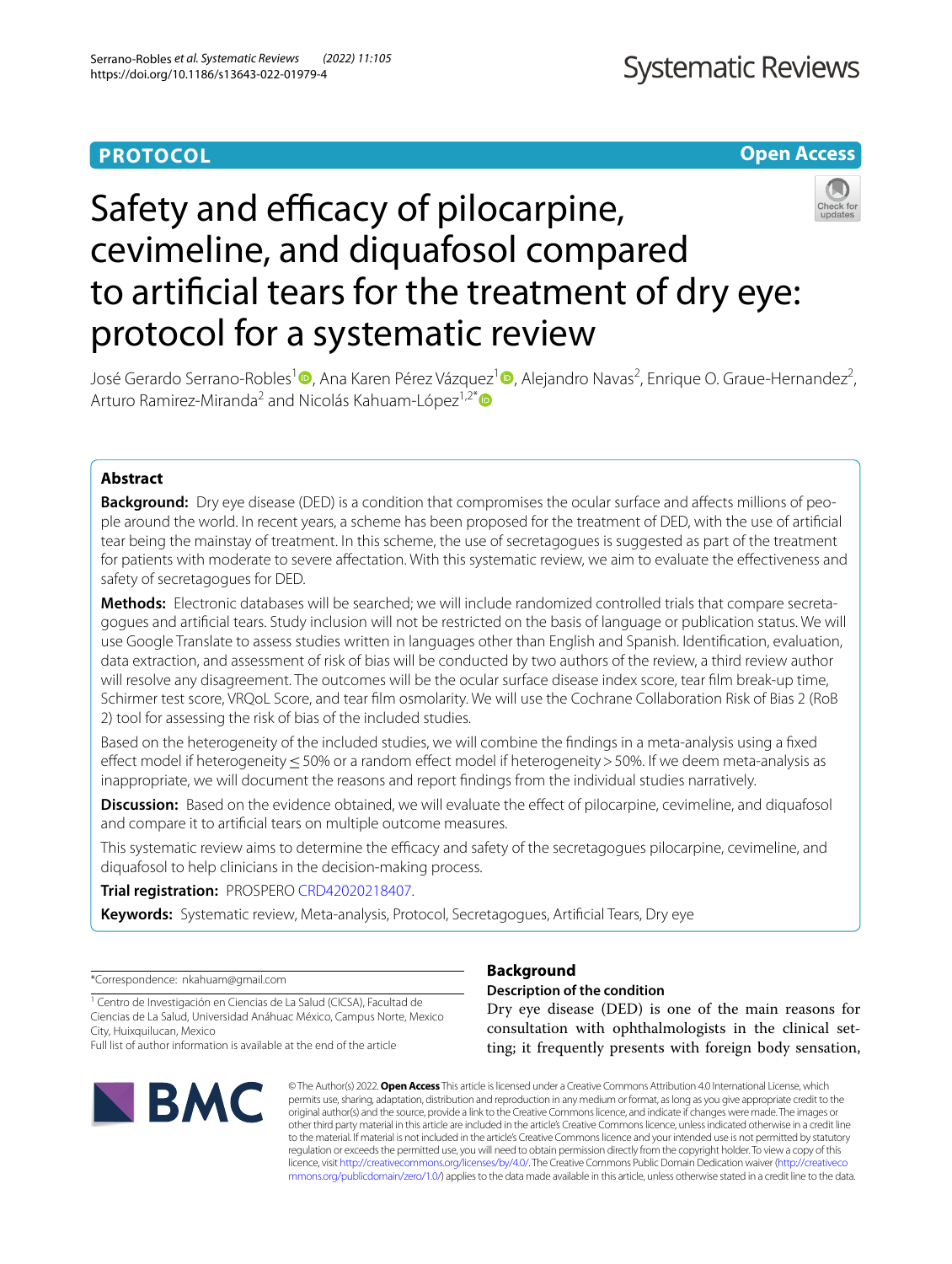burning, and pain associated with blurred vision that negatively impacts the quality of life of patients. It is estimated that the prevalence ranges from 5 to 35% with a predominance of females and with a maximum peak at age 60 where the prevalence reaches 70% with a greater trend for the Asian population  $[1–5]$  $[1–5]$  $[1–5]$ .

The three main components of tear film are the mucin layer, the aqueous layer, and the lipid layer. Diferent conditions that afect one or more components of the tear flm or the glands that produce its components has the potential to produce the disease [[4\]](#page-6-2). Tear hyperosmolarity is considered to be the trigger for a cascade of signaling events within corneal epithelial cells, leading to the release of infammatory mediators and proteases [\[6](#page-6-3)].

The Ocular Surface Disease Index (OSDI) consists of 12 questions and is an instrument designed to provide an efective way to assess ocular surface disease related to dry eye and to estimate the severity of the disease along with its efect on the functional capacity of the patient. In this way, the OSDI allows a reliable diagnosis of dry eye and can be used as a tool to measure the efectiveness of a specifc treatment for dry eye disease [[7,](#page-6-4) [8](#page-6-5)]. The time from the ascending trace of the last blink to the breaking of the tear flm or the formation of a dry spot is recorded as the tear break-up time (TBUT) measurement.  $[7, 9, 10]$  $[7, 9, 10]$  $[7, 9, 10]$  $[7, 9, 10]$  $[7, 9, 10]$  $[7, 9, 10]$ . The osmolarity of the tear film indicates the balance of inputs and outputs of the lacrimal system. The cut-off points for making the diagnosis of DED by osmolarity is  $\geq$  308 mOsm/L in one or both eyes or a gradient≥8 mOsm/L in the osmolarity between both eyes [[11,](#page-6-8) [12](#page-6-9)].

#### **Description of the intervention**

The management of DED is complicated, due to its multifactorial etiology. The goal of treating DED is to restore homeostasis to the ocular surface and tear flm, breaking the vicious cycle of the disease.

Management algorithms are often constructed to recommend a sequence of treatments according to the stage of the disease, but this construction is complicated in DED, as the disease often varies from patient to patient, both in severity and in character. In recent years, a scheme has been proposed for the treatment of DED [[13\]](#page-6-10), with the use of artifcial tears being the mainstay of treatment. In this scheme, the use of secretagogues is suggested as part of the treatment for patients with moderate to severe degrees of the disease.

Management approaches begin with, low-risk, and easily accessible patient-applied therapies, such as artifcial tears for early-stage disease, and progress to more advanced therapies for more severe forms of DED [\[14](#page-6-11)].

Various pharmacological agents with a secretagogue efect can stimulate watery secretion, mucus secretion,

or both. Topical diquafosol eye drops have been favorably evaluated in several clinical trials  $[5, 15, 16]$  $[5, 15, 16]$  $[5, 15, 16]$  $[5, 15, 16]$  $[5, 15, 16]$  $[5, 15, 16]$  $[5, 15, 16]$ . This agent is able to stimulate watery and mucous secretion in both animals and humans. It is also possible to administer orally cholinergic agonists, particularly pilocarpine and cevimeline, to treat severe DED. They have FDAapproved indications for the treatment of dry mouth associated with Sjögren's syndrome [\[17,](#page-6-14) [18](#page-6-15)].

#### **How the intervention might work**

Secretagogue therapy suggest advantages over using artifcial tears. Diquafosol solution lowers the corneal fuorescein and rose Bengal scores compared to artifcial tears [\[19\]](#page-6-16) and improves the tear break time [[20](#page-6-17)]. Another report suggested the superior efficacy and safety of 3% diquafosol ophthalmic solution compared to the use of other secretagogue therapies such as Cevimeline and pilocarpine [[18](#page-6-15), [21\]](#page-6-18).

Regarding the long-term efficacy and safety of 3% diquafosol ophthalmic solution, the therapy was shown to signifcantly improve both subjective (dry eye symptom scores) and objective symptoms (eye staining score and tear function tests); the major adverse reactions were eye discharge, eye irritation, and eye pain; nevertheless the symptoms remitted after 28 days [\[22\]](#page-6-19).

The use of acetylcholine analogs has been studied as a possible alternative for Sjögren's syndrome; although most studies have shown more benefts for dry mouth, there is strong evidence that it can improve DED symptoms [[23\]](#page-6-20). A possible disadvantage of muscarinic agonists is that they are contraindicated in angle-closure glaucoma and should be used with care in patients with asthma and heart disease [[23\]](#page-6-20).

#### **Why it is important to do this review?**

DED is a condition that afects the ocular surface and afects millions of people around the world; the presentation of symptoms is very varied since it ranges from a foreign body sensation to severe pain  $[1, 4]$  $[1, 4]$  $[1, 4]$ , which can make activities of daily living impossible. Buchholz et al. found that patients with severe DED, dialysis, and severe angina are willing to spend the same amount of time treating their illnesses [[24](#page-6-21)].

It is estimated that the prevalence of DED ranges from 5 to 35% with a predominance of females and with a maximum peak at age 60 where the prevalence reaches 70% with a greater trend for the Asian population  $[1-5]$  $[1-5]$ .

Therefore, it is important to evaluate the current evidence to compare the use of secretagogues with the use of artifcial tears in DED, to determine the better option in terms of efectiveness and safety.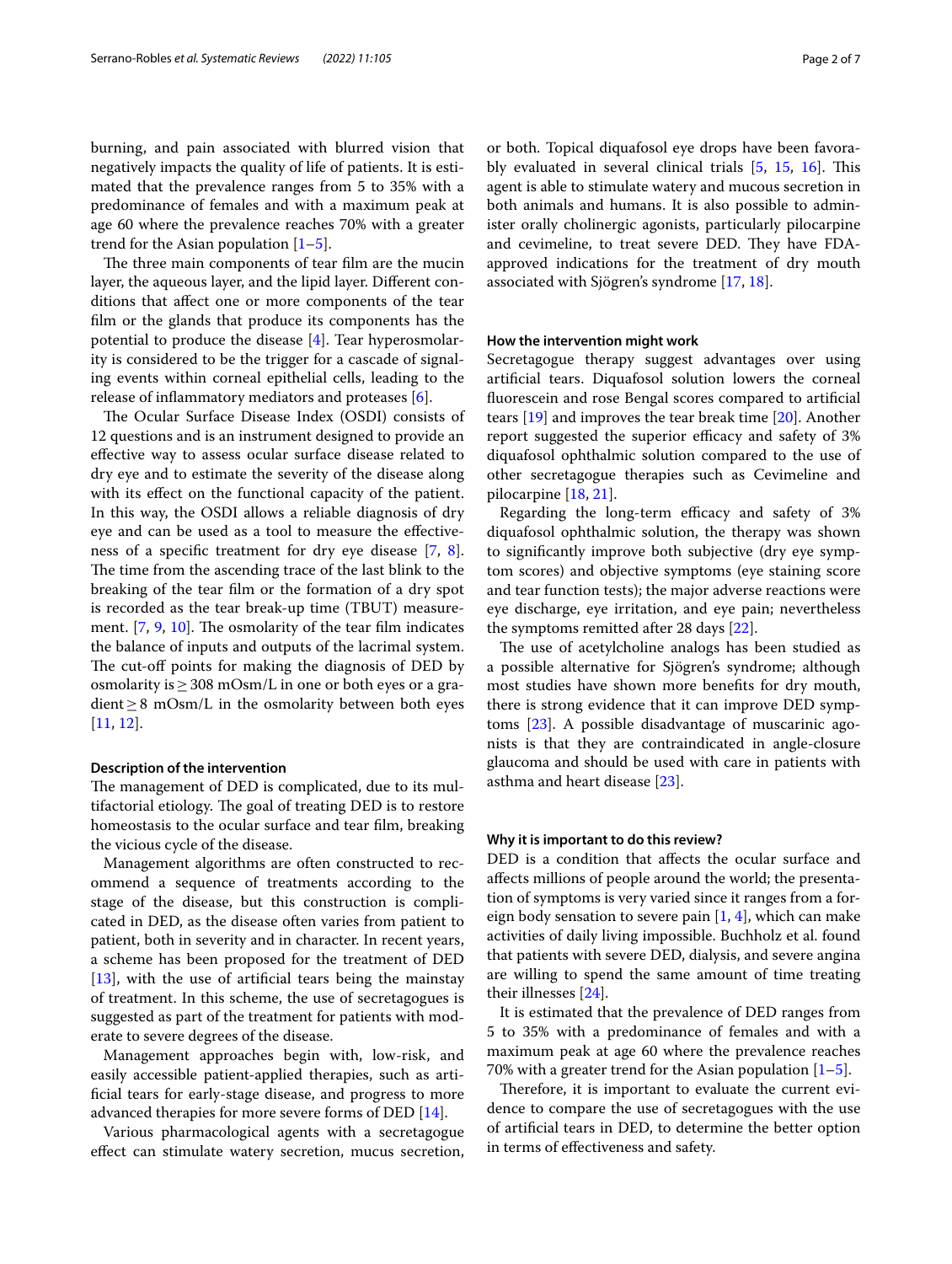## **Objectives**

With this review, we intent to compare the effectiveness and safety of secretagogues versus artifcial tears for dry eye. Our aim is to produce reliable and high-quality evidence on the efficacy of the use of secretagogues in the treatment of dry eye and thus contribute to the creation of recommendations that assist clinicians in the decision making-process.

## **Research question**

What is the efect on the Ocular Surface Disease Index of patients with dry eye treated with pilocarpine, cevimeline, or diquafosol compared to the use of artifcial tears?

| Population      | Adult $(18+)$<br>Sjögren's syndrome<br>Dry disease<br>Keratoconjunctivitis sicca<br>Aqueous tear deficiency |
|-----------------|-------------------------------------------------------------------------------------------------------------|
| Intervention    | Pilocarpine<br>Cevimeline<br>Diguafosol                                                                     |
| Comparison      | Artificial tears                                                                                            |
| <b>Outcomes</b> | Dry eye disease severity variation<br>Quality of life<br>Adverse event<br>Clinical Improvement              |

## **Methods Eligibility criteria** *Participants*

We will include trials where the study population comprises people 18 years old or older with dry eye disease. We will confrm that the clinical trials include participants 18 years old or older during the full-text review, we will verify the inclusion criteria and, when possible, we will review the registry of these clinical trials to ensure this inclusion criterion.

## *Interventions*

The treatment group will be participants of clinical trials treated with pilocarpine, cevimeline, or diquafosol.

## *Comparator*

The control group will be artificial tears.

## *Context*

The studies will probably be carried out in an outpatient setting since the condition does not warrant in-hospital management.

## *Types of studies*

We will include randomized controlled trials that compare secretagogues and artifcial tears. Study inclusion will not be restricted on the basis of language or publication status.

## **Types of outcome measures**

We will search and extract information from all the time points reported in the clinical trials, then we will do a stratifed analysis combining only information from clinical trials that share the same time points.

## *Critical outcome*

• Change in patient-reported symptoms, evaluated by the Ocular Surface Disease Index (OSDI).

## *Important outcomes*

• Change in dry eye disease signs, quantifed by:

◦ Change in tear flm stability (tear flm break-up time)

- Change in the staining of the ocular surface (rose bengal stain score)
- Change in the staining of the ocular surface (fuorescein stain score)
- Change in the production of aqueous tears (Schirmer test)
- Change in Quality of life, evaluated by the VRQoL Score (Vision-Related Quality of Life)

## *Adverse outcomes*

We will compare the proportion of adverse outcomes between treatment groups at any time. We will consider adverse outcomes as reported by included studies. Specifc adverse outcomes of interest will include, but not be limited to the following:

- Eye discharge
- Eye irritation
- Eye pruritus
- Eye pain
- **Conjunctivitis**
- Foreign body sensation
- Blepharitis
- Allergic conjunctivitis.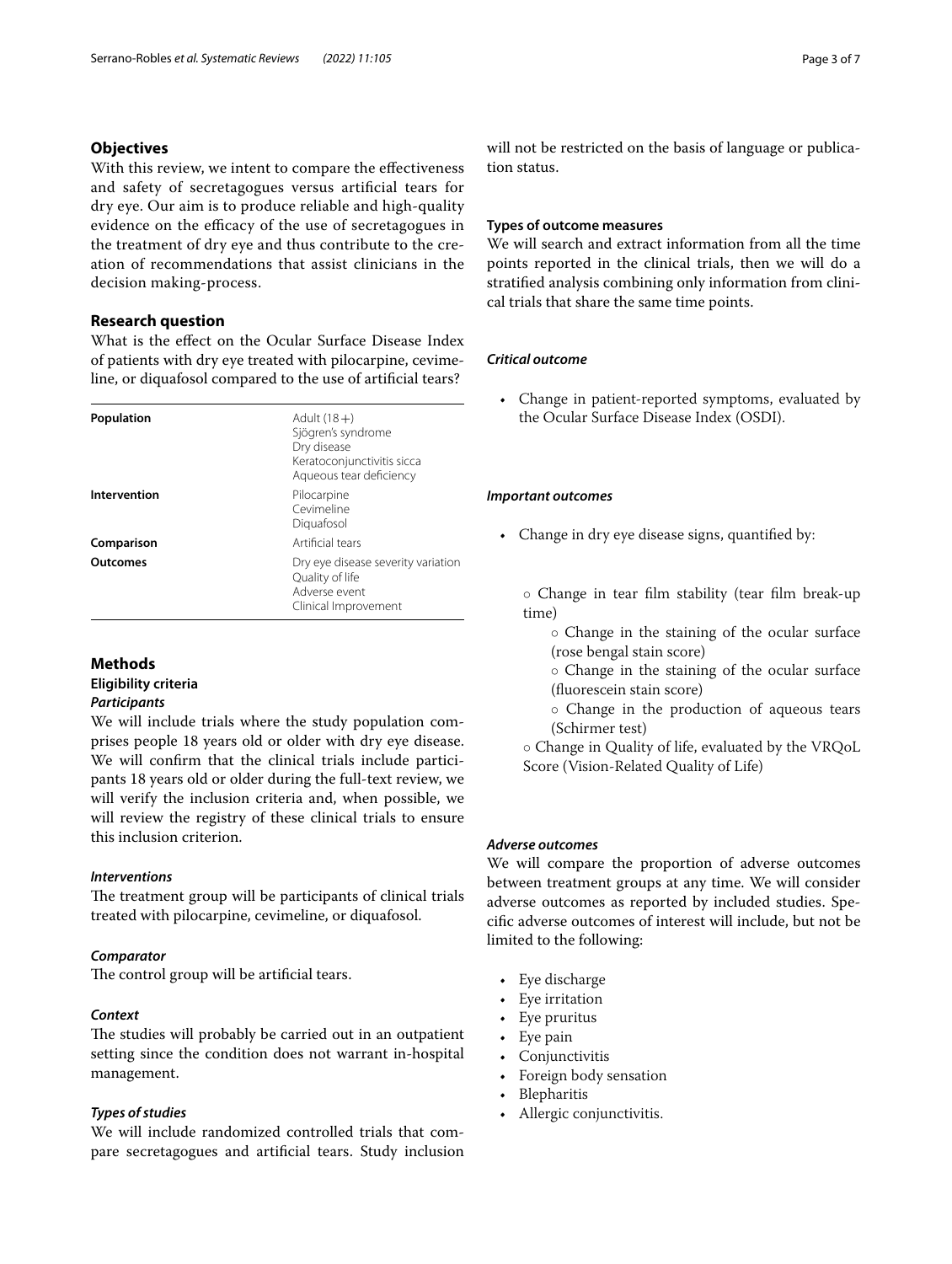## **Databases and information sources**

The search of information will include the following electronic databases for randomized controlled trials. There will be no language or publication year restrictions.

- Cochrane Central Register of Controlled Trials (CENTRAL) (which contains the CEV Trials Register) in the Cochrane Library (latest issue)
- PubMed (1948 to present)
- Scopus (2004 to present)
- LILACS (Latin American and Caribbean Health Science Information Database (1982 to present)
- US National Institutes of Health Ongoing Trials Register ClinicalTrials.gov
- World Health Organization (WHO)
- International Clinical Trials Registry Platform (ICTRP)

We will search the reference lists of eligible studies identifed from the electronic searches for additional relevant trials that may not have been identifed through the search strategy.

## **Search strategy**

The search strategy was designed with the highly sensitive Cochrane strategy to identify randomized clinical trials version that maximizes sensitivity  $[25]$  $[25]$   $(37)$  $(37)$  and complemented with the Peer Review of Electronic Search Strategies (PRESS) guideline [[26,](#page-6-23) [27](#page-6-24)].

## **Data collection and analysis**

#### *Selection of studies*

The study selection will be performed independently by pairs of review authors (GSR, AKPV); they will assess the titles and abstracts of articles identifed through the literature search and will compare these against the inclusion criteria. Each article will be assessed independently by both authors and will be classifed as either "defnitely relevant," "possibly relevant," or "defnitely not relevant."

Covidence software will be used to manage the screening process [\[28](#page-6-25)]. Any disagreement will be resolved by a third review author (NKL).

Then, we will obtain the full-text copies of all studies classifed as "defnitely relevant" or "possibly relevant." Each review author will independently assess each study for inclusion and will label it as either "include" or "exclude." A third review author will resolve any disagreement. We will document the reason for exclusion of each study excluded after reviewing the full report in a "Characteristics of excluded studies" table. We will use Google Translate to assess studies written in languages other than English and Spanish. We will illustrate the study selection process in a PRISMA diagram.

#### **Data extraction and management**

Pairs of review authors will independently extract data from the included studies using a data extraction form (Additional File [1](#page-5-1)) adapted from the Cochrane Eyes and Vision (CEV) data extraction form [\[29\]](#page-6-26) developed by CEV and accessed via Covidence. A third review author will resolve any disagreements.

One review author will enter data into Review Manager 5 (RevMan 5) [[30\]](#page-6-27), and a second review author will verify the data entered.

We will extract data on the following items:

- Study details
	- Registry
		- Sponsorship source
		- Country
		- Trial setting
		- Registration
		- Sample size (number of included eyes)
	- Follow-up period
- Population
	- Inclusion criteria
	- Exclusion criteria
	- Group diferences
	- Baseline characteristics
	- Participant characteristics: age, sex, etc.
	- Outcomes
- Efect measures: For continuous variables, mean, standard deviation, 95% confdence intervals, *p* value, and the number of participants for whom the outcome was measured; for dichotomous variables, the number of events and participants for whom outcome data were collected

When only graphical presentations are provided, two review authors (GSR, AKPV) will extract the data separately using Plot Digitizer 2.6.9 [\[31](#page-6-28)] software. Any disagreement will be resolved by a third review author (NKL).

## **Assessment of risk of bias in included studies**

The Cochrane Collaboration Risk of Bias 2 (RoB 2) tool will be used to assess the RoB in bias arising from the randomization process, due to deviations from intended interventions, due to missing outcome data, in measurement of the outcome, in selection of the reported result, and other potential sources of bias [\[32](#page-6-29)].

Two authors of the review will classify the risk of bias as either "low," "high", or "unclear" (insufficient information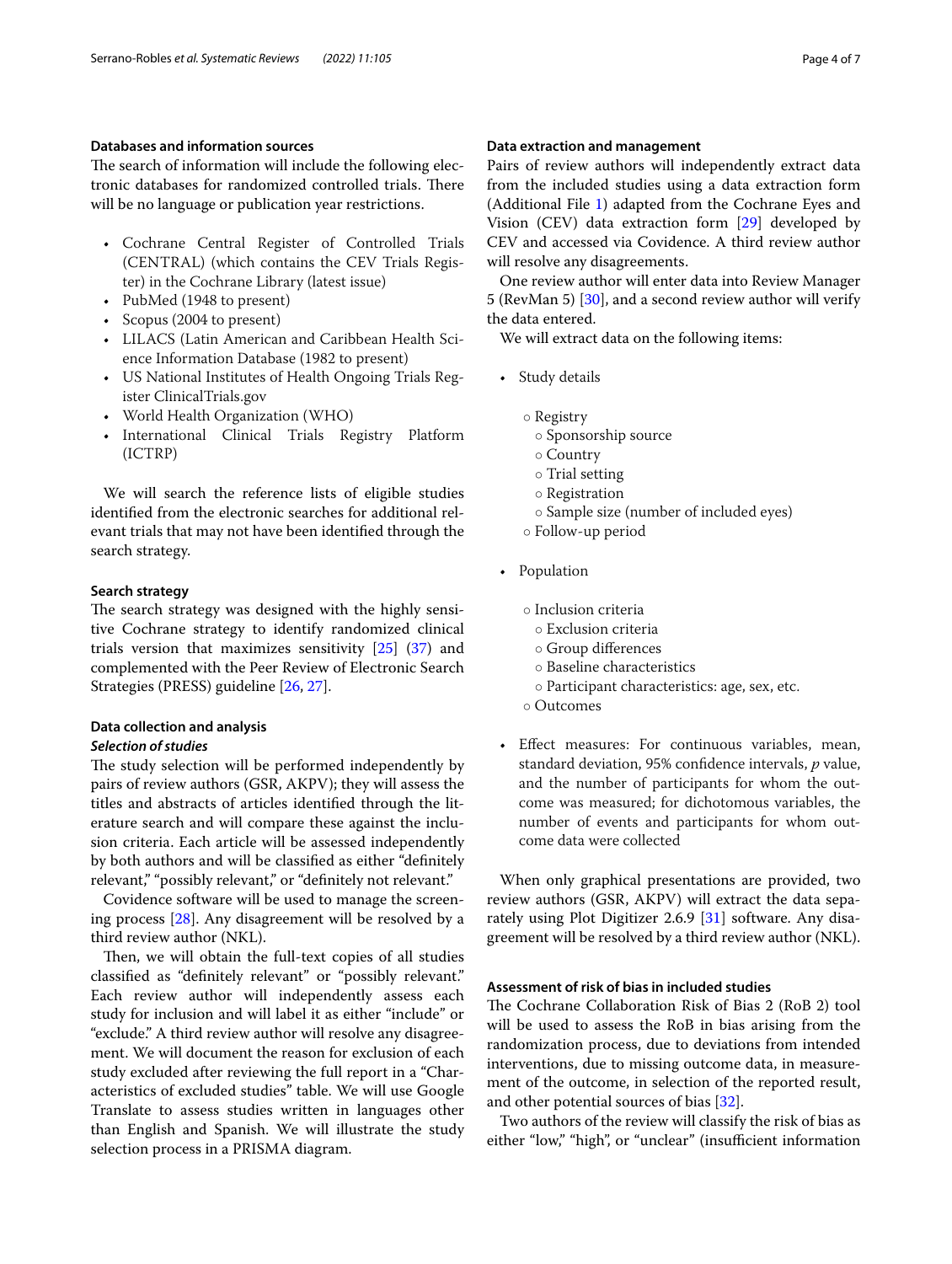for assessment). A third review author will resolve any disagreement between review authors.

#### *Measures of treatment efect*

We will calculate mean diference (MDs) with 95% confdence intervals (CIs) for continuous measures (e.g., the Schirmer test value, TBUT) and risk ratios (RRs) with the corresponding 95% CIs for dichotomous outcomes to estimate efects (e.g., adverse events, efective rate). We will choose a cut-off for ordinal outcomes and measurement scales to handle them as binary data or treat them as continuous data, as appropriate (e.g., OSDI score>12, TBUT<10 seg, Schirmer<5 mm).

## *Unit of analysis issues*

The participant will be the primary unit of analysis whenever (a) only one eye per participant is enrolled in the trial or (b) two eyes of an individual are treated as a single unit after being administered the same treatment (e.g. pilocarpine, cevimeline, and diquafosol). For studies that enrolled both eyes of participant and in which the eye was the unit of analysis, we will document whether the trial had a within-person design and analyzed the data appropriately.

#### *Dealing with missing data*

We will contact corresponding authors by email to obtain missing data or data reported unclearly in the study reports. We will allow three weeks for study authors to respond and will use the available information whenever there is no response.

#### *Assessment of heterogeneity*

We will compare the participant characteristics, study interventions, and outcomes across trials to assess for clinical and methodological heterogeneity. We will use the  $I^2$  statistic, which estimates the proportion of variation in observed efects not due to chance, to identify inconsistency among trials; an  $I^2$  statistic value of greater than 50–90% will represent substantial heterogeneity [[33\]](#page-6-30). Chi-square test statistics will be used to assess the statistical heterogeneity among estimates of efect size from the included studies.

#### *Assessment of reporting biases*

If 10 studies, or more, are included, we will visually inspect funnel plots of the intervention efect estimates for evidence of asymmetry to identify publication bias.

An asymmetric funnel plot may suggest small study efects, which could be the result of reporting bias, heterogeneity, or diferences in the methodological quality of studies. We will assess selective outcome reporting as part of the "Risk of bias" assessment among individual studies.

#### **Data synthesis**

If there is no substantial heterogeneity between studies  $(I^2 \le 50\%)$ , we will use the fixed effects model to synthesis the data, and if we encounter heterogeneity greater than 50%, we will use a random efects model. If we deem a meta-analysis as inappropriate (e.g., less than 2 comparisons, unshared outcomes between studies, etc.), we will document the reasons and report fndings from the individual studies narratively. The qualitative synthesis will provide data on the number of eyes, interventions, outcomes reported, time points, year, and country of the included studies.

#### **Subgroup analysis and investigation of heterogeneity**

If sufficient data is available from included studies, we will examine fndings by the degree of DED severity at baseline among the study participants.

#### *Sensitivity analysis*

Where possible, we will perform sensitivity analyses for critical and important outcomes to explore the efects of restricting our analyses to trials judged to have adequate allocation concealment, adequate masking of outcome assessors, and had at least 80% follow-up of participants in each group, to determine the robustness of the conclusion.

#### **Strength of evidence**

We will summarize the fndings of the review using the Grades of Recommendation, Assessment, Development, and Evaluation (GRADE) approach; ratings for randomized controlled trials will be presented to form judgments regarding the certainty of the evidence within the text of the review. We will use the GRADEpro GDT software procedures and guidelines [[34\]](#page-6-31). Assessment of GRADE evaluation will be conducted by two authors of the review (GSR, AKPV); footnotes will be used to justify decisions to downgrade or increase the ratings. Any disagreement will be resolved by a third review author (NKL).

## **Protocol amendments**

Protocol modifcations will be reported both in PROS-PERO and in the review publication.

## **Discussion**

DED presents with a broad spectrum of presentation that ranges from eye discomfort to ocular pain with blurry vision, afecting quality of life and limiting activities of daily living.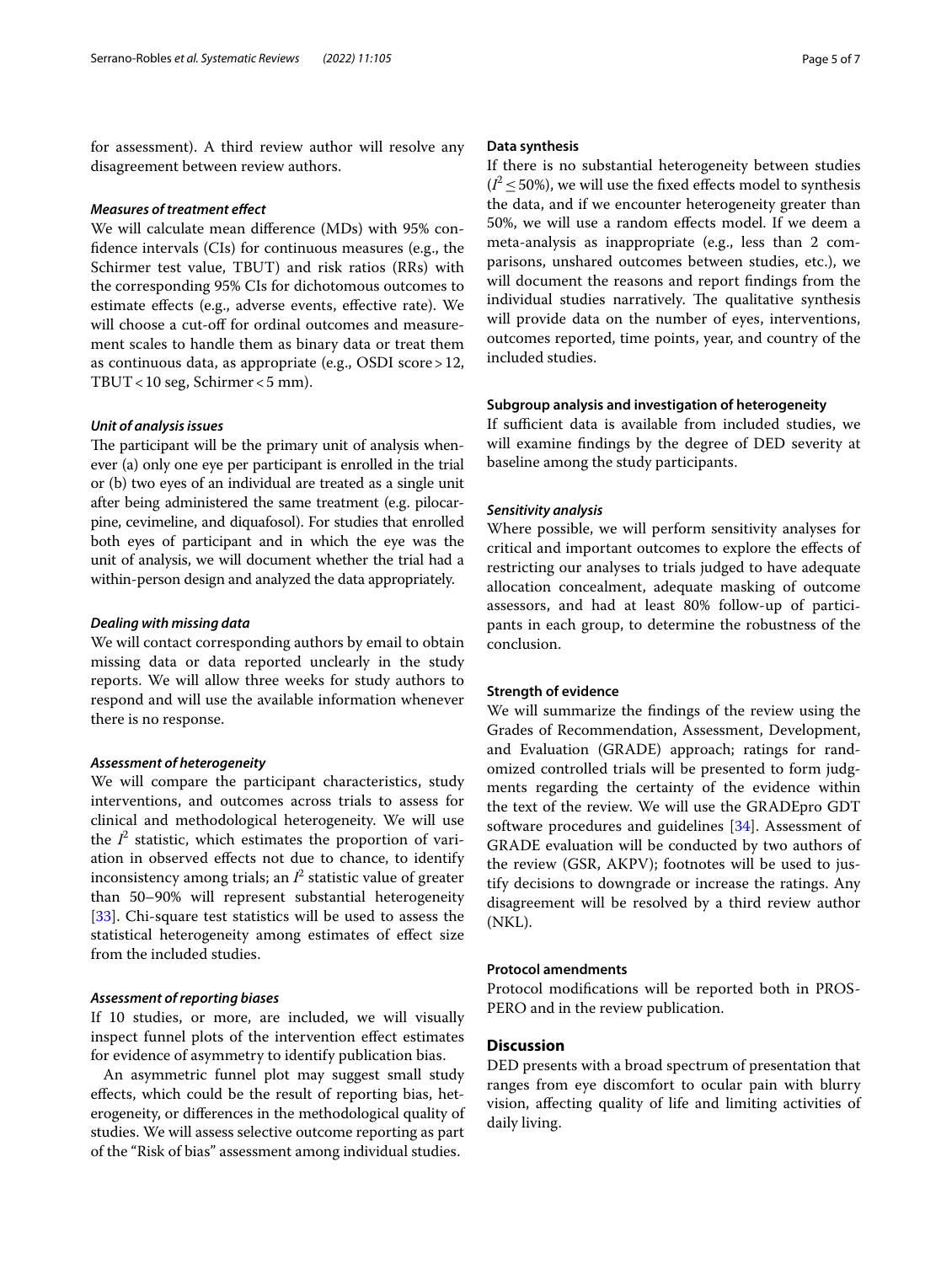Randomized controlled clinical trials have been published suggesting the use of secretagogues such as pilocarpine, cevimeline, and diquafosol for the treatment of this disease. This systematic review aims to determine the efficacy and safety of the secretagogues pilocarpine, cevimeline, and diquafosol to help clinicians in the decision-making process.

## <span id="page-5-0"></span>**Appendix**

## **Search strategy**

## PubMed

#1 ((randomized controlled trial[pt]) OR (controlled clinical trial[pt]) OR (randomized[tiab] OR randomized[tiab]) OR (randomly[tiab]) OR (trial[tiab]) OR (groups[tiab])) NOT (animals[mh] NOT humans[mh]).

#2 (Dry eye [tw] OR Dry eye syndrome [tw] OR Dry eye disease [tw] OR Conjunctivitis sicca [tw] OR Keratoconjunctivitis sicca [tw] OR Keratitis sicca [tw]).

#3 (Pilocarpine [pa] OR Cevimeline [pa] OR Diquafosol [pa]) OR (Pilocarpine [tiab] OR Cevimeline [tiab] OR Diquafosol [tiab]).

#4 (Artifcial tear [tiab] OR Ocular lubricant [tiab]) OR (Artifcial tear [pa] OR Ocular lubricant [pa]).

#5 #1 AND #2 OR #3 OR #OR

Cochrane Central Register of Controlled Trials (CENTRAL).

#1 MeSH descriptor: [Dry Eye] explode all trees.

#2 MeSH descriptor: [Dry Eye Disease] explode all trees.

#3 MeSH descriptor: [Dry Eye Syndrome] explode all trees.

#4 (Pilocarpine):kw.

#5 (Cevimeline):kw.

#6 (Diquafosol):kw.

#7 (Artifcial tear):kw.

#8 (Ocular lubricant):kw.

#9 #1 OR #2 OR #3 OR #4 OR #5 #6 OR #7 OR #8 LILACS

(TW:"randomized controlled trial" OR TW:"controlled clinical trial" OR TW:randomized OR TW:randomized OR TW:randomly OR TW:trial OR TW:groups) AND ((TW:"Dry eye" OR TW:"Dry eye syndrome" OR TW:"Dry eye disease" OR TW:"Conjunctivitis sicca" OR TW:"Keratoconjunctivitis sicca" OR TW:"Keratitis sicca") OR (TW:Pilocarpine OR TW:Cevimeline OR TW:Diquafosol) OR (TW:"Artifcial tear" OR TW:"Ocular lubricant")).

ClinicalTrials.gov

((Dry eye OR Dry eye syndrome OR Dry eye disease OR Conjunctivitis sicca OR Keratoconjunctivitis sicca OR Keratitis sicca) OR (Pilocarpine OR Cevimeline OR Diquafosol) OR (Artifcial tear OR Ocular lubricant)). WHO ICTRP

((Dry eye OR Dry eye syndrome OR Dry eye disease OR Conjunctivitis sicca OR Keratoconjunctivitis sicca OR Keratitis sicca) OR (Pilocarpine OR Cevimeline OR Diquafosol) OR (Artifcial tear OR Ocular lubricant)). Scopus

((randomized AND controlled AND trial) OR (controlled AND clinical AND trial) OR (randomized OR randomized) OR (randomly) OR (trial) OR (groups)) AND (dry AND eye OR dry AND eye AND syndrome OR dry AND eye AND disease OR conjunctivitis AND sicca OR keratoconjunctivitis AND sicca OR keratitis AND sicca) AND (pilocarpine OR cevimeline OR diquafosol) OR (artifcial AND tear OR ocular AND lubricant).

#### **Abbreviations**

DED: Dry eye disease; OSDI: Ocular Surface Disease Index; RoB: Risk of bias; TBUT: Tear break-up time; VRQoL: Vision-Related Quality of Life; RevMan 5: Review Manager 5; CEV: Cochrane Eyes and Vision; MDs: Mean diference; CIs: Confdence intervals; RRs: Risk ratios; GRADE: Grading of Recommendation, Assessment, Development and Evaluation; PRESS: Peer Review of Electronic Search Strategies.

## **Supplementary Information**

The online version contains supplementary material available at [https://doi.](https://doi.org/10.1186/s13643-022-01979-4) [org/10.1186/s13643-022-01979-4](https://doi.org/10.1186/s13643-022-01979-4).

<span id="page-5-1"></span>**Additional fle 1.** Data extraction form.

**Additional fle 2.** Personal cover letter

#### **Acknowledgements**

We would like to thank the Center for Research in Health Sciences (CICSA), Faculty of Health Sciences, Universidad Anáhuac México, Campus Norte, for providing the necessary databases to develop the search strategy; we also thank the Cornea and Refractive Surgery Department, Instituto de Oftalmología Fundación Conde de Valenciana, for providing recommendations and feedback.

#### **Authors' contributions**

All review authors have contributed to the production of the protocol. All authors read and approved the final manuscript. JGSR and NKL led the writing of the protocol, AKPV, ANP, EOGH, and ARM provided comments and feedback.

## **Funding**

Not applicable.

**Availability of data and materials** Not applicable.

#### **Declarations**

**Ethics approval and consent to participate** Not applicable.

#### **Consent for publication**

Not applicable.